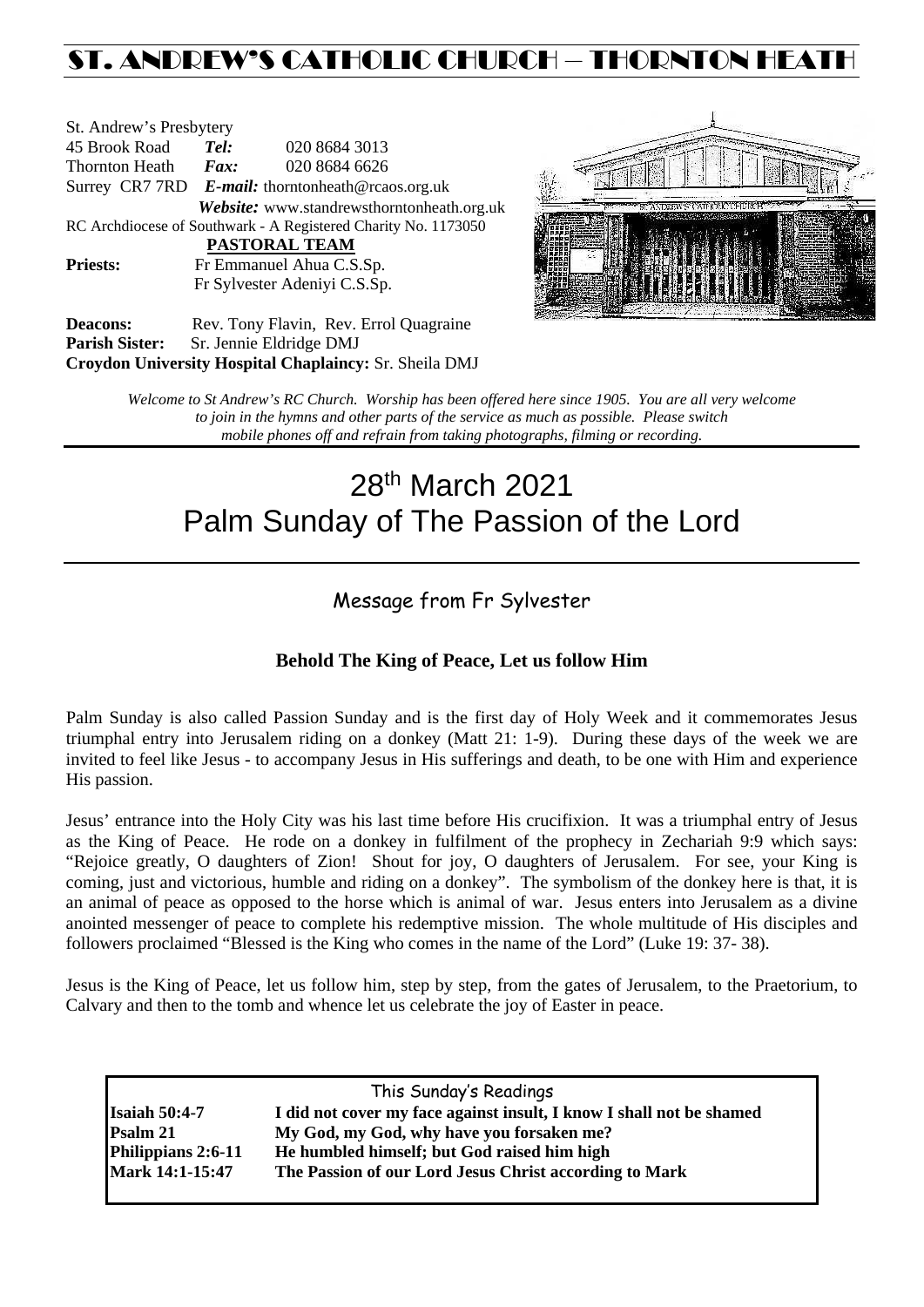| Diary for the Week                     |                    |                                        |                                  |  |  |  |
|----------------------------------------|--------------------|----------------------------------------|----------------------------------|--|--|--|
| <b>Sunday 28th March</b>               |                    | 6.00pm (Saturday) First Mass of Sunday | Len Highland RIP                 |  |  |  |
| Palm Sunday of The                     | $9.30$ am          | <b>Mass</b>                            | Donald Melvin RIP                |  |  |  |
| Passion of The Lord                    | 11.30am            | Mass                                   | Paul Etuka RIP                   |  |  |  |
|                                        | 6.00 <sub>pm</sub> | Mass                                   | For the People of the Parish     |  |  |  |
| Palms blessed and                      |                    |                                        |                                  |  |  |  |
| distributed at all Masses              |                    |                                        |                                  |  |  |  |
| Monday 29 <sup>th</sup> March          | 7.30am             | <b>Mass</b>                            | Special Intention Ritchie Family |  |  |  |
|                                        | 10.00am            | <b>Mass</b>                            |                                  |  |  |  |
|                                        | 7.00 <sub>pm</sub> | <b>Penitential Service</b>             |                                  |  |  |  |
| Tuesday 30 <sup>th</sup> March         | 7.30am             | <b>Mass</b>                            | In Honour of Our Lady of Africa  |  |  |  |
|                                        | 10.00am            | <b>Mass</b>                            |                                  |  |  |  |
| <b>Wednesday 31st March</b>            | 7.30am             | <b>Mass</b>                            | <b>Matt Erkskine RIP</b>         |  |  |  |
|                                        |                    |                                        |                                  |  |  |  |
| <b>Thursday <math>Ist</math> April</b> |                    |                                        |                                  |  |  |  |
| <b>Holy Thursday</b>                   | 8.00 <sub>pm</sub> | Mass of the Lord's Supper              | Mihru Raki RIP $(2nd Anniv)$     |  |  |  |
| Friday $2^{nd}$ April                  | 10.00am            | <b>Stations of the Cross</b>           |                                  |  |  |  |
| <b>Good Friday</b>                     | 3.00 <sub>pm</sub> | Solemn Liturgy of Good                 |                                  |  |  |  |
| Day of Fasting &                       |                    | Friday                                 |                                  |  |  |  |
| <b>Abstinence</b>                      |                    |                                        |                                  |  |  |  |
| Saturday 3 <sup>rd</sup> April         |                    |                                        |                                  |  |  |  |
| <b>Holy Saturday</b>                   | 8.30pm             | Easter Vigil                           | For the People of the Parish     |  |  |  |
|                                        |                    |                                        |                                  |  |  |  |
| Sunday 4 <sup>th</sup> April           | 7.30am             | <b>Mass</b>                            | Lynda Salako RIP                 |  |  |  |
| <b>Easter Sunday</b>                   | $9.30$ am          | <b>Mass</b>                            | Frances Gilbert (Wellbeing)      |  |  |  |
| The Resurrection of the                | 11.30am            | Mass                                   | Donald Melvin RIP                |  |  |  |
| Lord                                   |                    |                                        |                                  |  |  |  |

Church cleaners: this week: Judie's Crew, next week: Fifi's Group

## St. Andrew's Parish Notices

## **SPECIFIC GUIDELINES FOR THE CELEBRATIONS OF HOLY WEEK AND EASTER LITURGICAL ACTIVITY**

#### *Due to Covid, all Holy Week activities attendees shall be based on a first come basis as our Church can only hold 140 worshippers at a time*

#### **1. PALM SUNDAY OF THE PASSION OF THE LORD: MASSES WILL BE AS USUAL**

- No Procession with palm branches into the Church
- Palm branches will be made available at the entrance of the Church. Please take one and return to your seat, they will be blessed from there by the officiating Priest
- A shorter form of the Passion will be read with multiple readers

#### **2. HOLY THURDAY**

- Mass for the Lord's Supper 8:00pm
- No washing of the feet
- No procession to the Altar of Repose
- The Blessed Sacrament will be reserved in the Tabernacle in the Church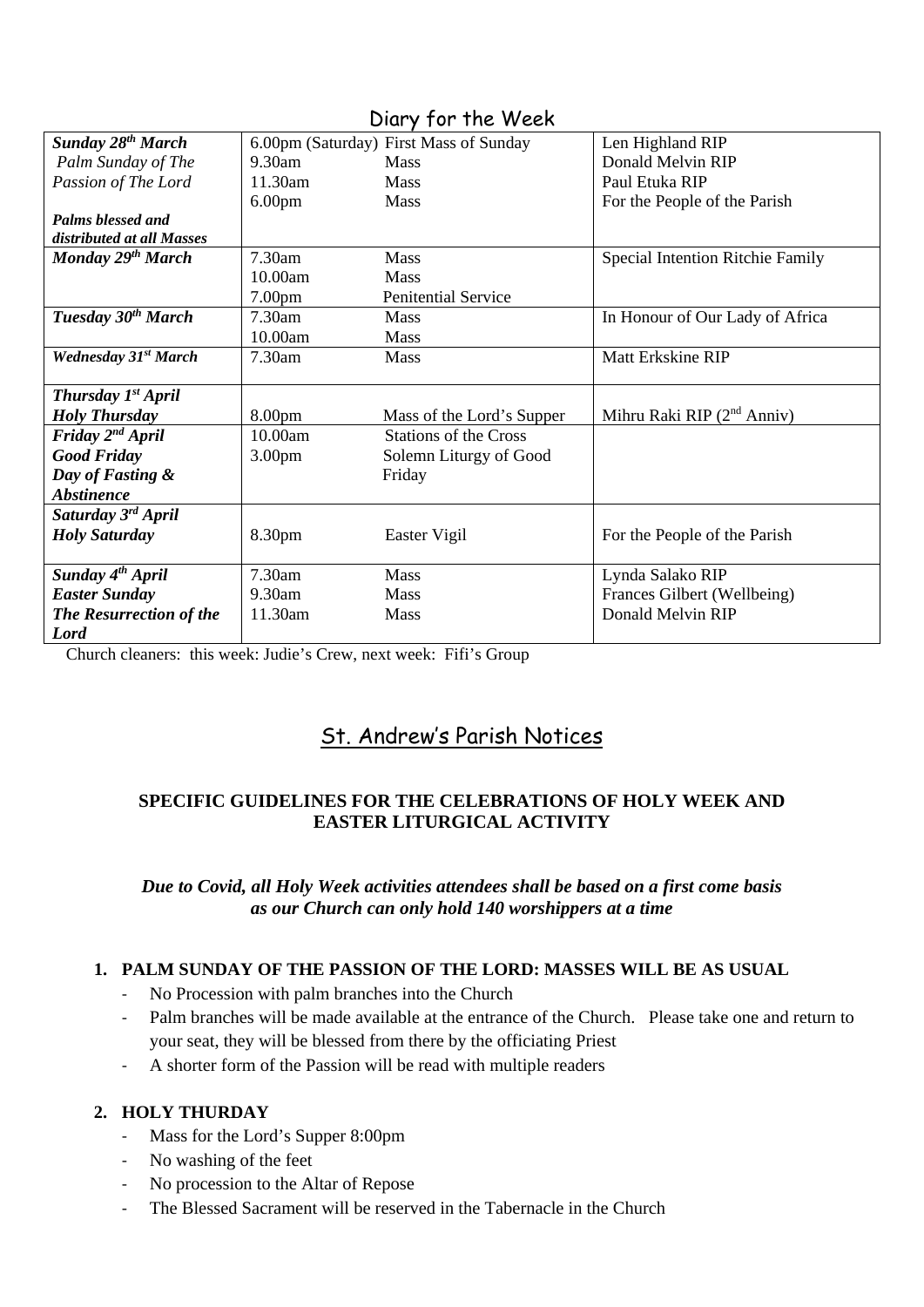- The Altar will not be stripped
- There will be no watching in Lieu of the Altar Repose. However, the Priest and other Ministers will spend a brief time in prayer before the Blessed Sacrament in the Tabernacle before leaving the sanctuary

## **3. GOOD FRIDAY: DAY OF FASTING AND ABSTINENCE**

- Stations of the Cross 10am inside the Church. *Please note only the Leaders can move around through the 14 stations. Please remain in your seat and participate*
- Solemn Liturgy of Good Friday starts at 3:00pm
- The Passion will be read by multiple readers
- Adoration of the Holy Cross: The Deacon will move through the aisle of the Church for the congregation to Venerate while remaining in your seats

## **4. THE EASTER VIGIL (HOLY SATURDAY)**

- Easter Vigil Mass 8:30pm
- There will be *no* 6:00pm Mass
- The Paschal Candle will be enthroned in the Sanctuary and prepared and lit at the beginning of the celebration with the congregation
- No candles for renewal of Baptismal Promise
- No sprinkling of Holy water

## **5. EASTER SUNDAY OF THE RESURRECTION OF THE LORD**

- First Mass 7:30am
- Second Mass 9:30am
- Third Mass 11:30am

## **6. EASTER MONDAY**

- Only one Mass 10am

#### **LIVE STREAMING EQUIPMENT FOR ST ANDREW'S**

The live streaming will be installed soon. Unfortunately there has been a problem with the installation and we will have to wait until Talk Talk can resolve the issue. In the meantime I would like to thank everyone who has contributed to this project. I have been touched by the generosity of so many and though this will take a little longer than originally planned, we are very much looking forward to sharing the love of Christ through live streaming Holy Mass from St Andrew's. *Thank you all so much - Fr Emmanuel.*

## **LENT 2021**

## **Stations of the Cross**

Please join us on Wednesday 10.30am.

Please join us for our Parish Penitential Service on Monday 29<sup>th</sup> March at 7.00pm. This is a great way to prepare for Easter so please do come along.

Also available is a leaflet with all the information about our services for Easter. There are Easter collection envelopes too which is the Easter collection for our Priests of the Parish.

#### **REPOSITORY**

The Repository will be open after the 9.30am Mass on Sundays. We have packs of small Easter cards in stock.For access you will need to re-enter the Church at the front entrance after exiting through the side doors.